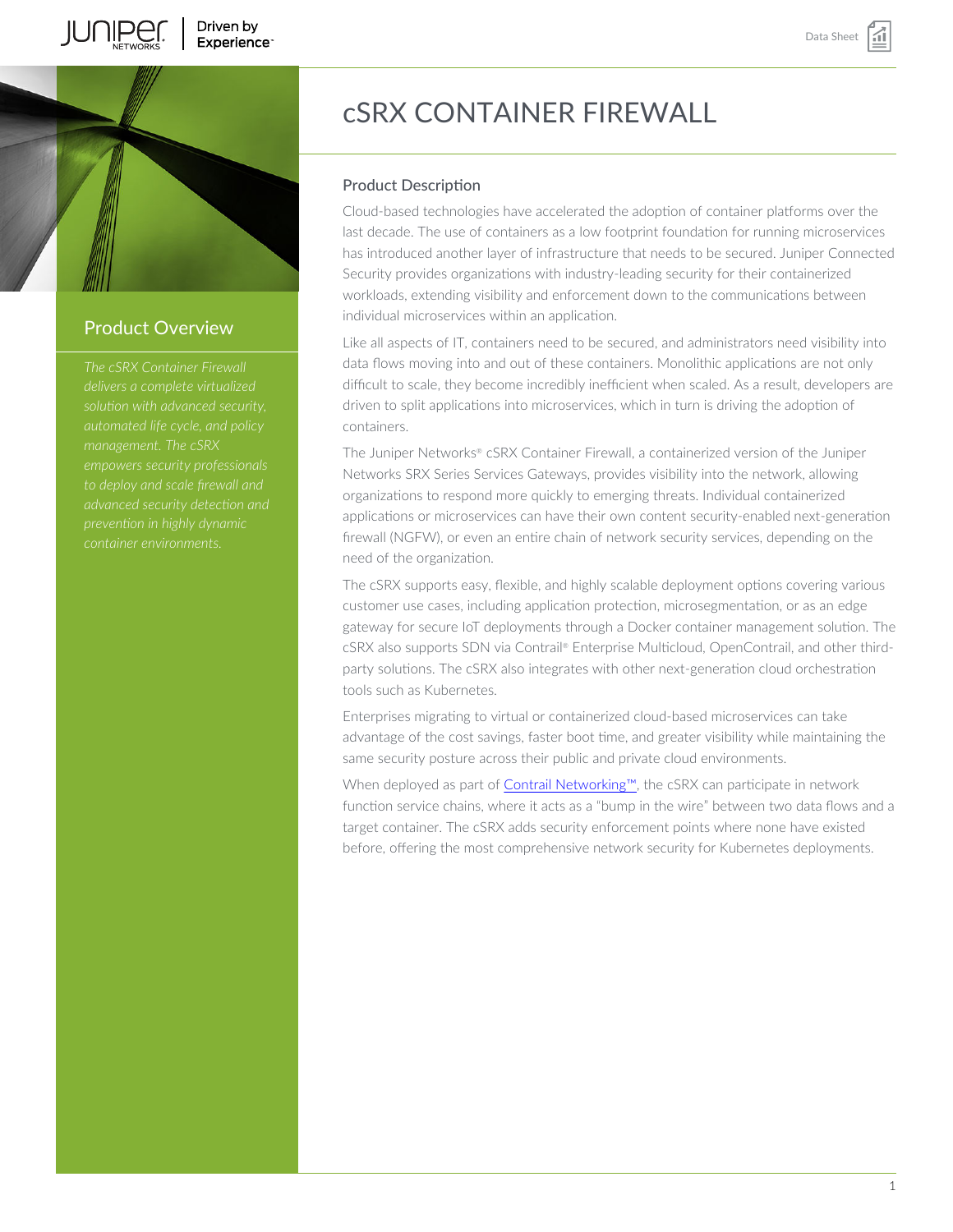# Architecture and Key Components

# Advanced Security Services

Implementing nonintegrated legacy systems built around traditional firewalls and individual standalone appliances and software is no longer an effective strategy for protecting against today's sophisticated attacks. Juniper's advanced security suite enables users to deploy multiple technologies to meet the unique and evolving needs of modern organizations and the continually changing threat landscape. Real-time updates ensure that technologies, policies, and other security measures are always current.

The cSRX Container Firewall delivers a versatile, powerful, and virtualization-specific set of advanced security services, including content security, intrusion detection and prevention (IDP), and application control and visibility services through Juniper Networks AppSecure.

## Simple Configuration

The cSRX Container Firewall supports "bump-in-the-wire" L2 and L3 deployment using two essential features: zones and policies. Like other SRX Series firewalls, the cSRX can be configured and managed centrally through Junos Space® Security Director from the CLI with the same Junos® operating system syntax or using Network Configuration Protocol (NETCONF). Like all other Juniper firewalls, the cSRX follows zero trust principles, where traffic is not allowed to pass through unless explicitly permitted by a configured policy.

# Virtual and Containerized Network Functions for Rapid Security Deployment

To achieve business agility, customers increasingly leverage an SDN framework to instantiate virtual private clouds on demand but require a consistent security posture. Deploying virtualized network functions (VNFs) addresses this critical requirement; however, most available VNFs—especially when it comes to security services—are not suitable for rapid deployments due to their size and boot times. A traditional VNF could take up to three minutes to boot, and it requires static reservation of resources like vCPU and vRAM. While this might be acceptable today, customers looking to increase the breadth of their infrastructure security coverage prefer a smaller, faster, more lightweight security VNF.

The cSRX meets all these requirements and more. The cSRX inherits the benefits of containers over their virtual counterparts, boots up in seconds, is lightweight, and includes most Junos OS features, including ease of configuration and management.

#### Table 1. cSRX Container Firewall Key Performance Metrics

| Capacity and Performance <sup>1</sup>                                    | <b>cSRX</b> |
|--------------------------------------------------------------------------|-------------|
| Virtual CPU                                                              |             |
| Memory                                                                   | 4 GB        |
| Firewall throughput, large packet (1514 B)                               | 12.3 Gbps   |
| Firewall throughput, IMIX                                                | 3.2 Gbps    |
| Application visibility and control <sup>2</sup>                          | 5.8 Gbps    |
| Intrusion prevention system (IPS)-recommended<br>signatures <sup>2</sup> | 2 Gbps      |
| Connections per second (AppFW)                                           | 30.000      |
| Maximum concurrent sessions                                              | 512.000     |

<sup>1</sup>All performance numbers are "up to" and depend on the underlying hardware configuration (some server configurations may perform better). Performance, capacity, and features listed based on cSRX running Junos OS 20.2R1 on a bare<br>metal Intel Xeon CPU E5-2660 server on the Intel 82599ES NIC with Data Plane Development Kit (DPDK) enabled,<br>m <sup>2</sup>Throughput numbers based on HTTP traffic with 44 KB transaction size.

## Features and Benefits

The cSRX Container Firewall comes with the following features and associated benefits:

- Installs as a standalone container network function (CNF) in a Docker application on popular Linux platforms
- Deploys in native Kubernetes environments to deliver microsegmentation and protect applications from attacks and threats originating outside the network
- Secures containers with the industry's first containerized firewall
- Imposes a small footprint to deliver highly agile, advanced security services in a container form factor
- Integrates with Contrail Enterprise Multicloud to deliver microsegmentation and L4-L7 firewall for microservices
- Leverages the same advanced security features as the SRX Series Services Gateways
- Integrates with third-party management and orchestration tools, CLI, and Junos Space Security Director, a centralized management platform for containerized, virtual, or physical SRX Series firewalls
- Defends against an increasingly sophisticated threat landscape by integrating robust content security, IPS, and application visibility and control capabilities for a comprehensive threat management framework
- Provides management flexibility with NETCONF and Security Director to support integration with third-party management and cloud orchestration tools
- Supports SDN, NFV via integration, and native Kubernetes with Contrail Enterprise Multicloud, OpenContrail, and other third-party solutions
- Participates in network function service chains, offering high availability as well as containerized security that scales individual network functions as needed